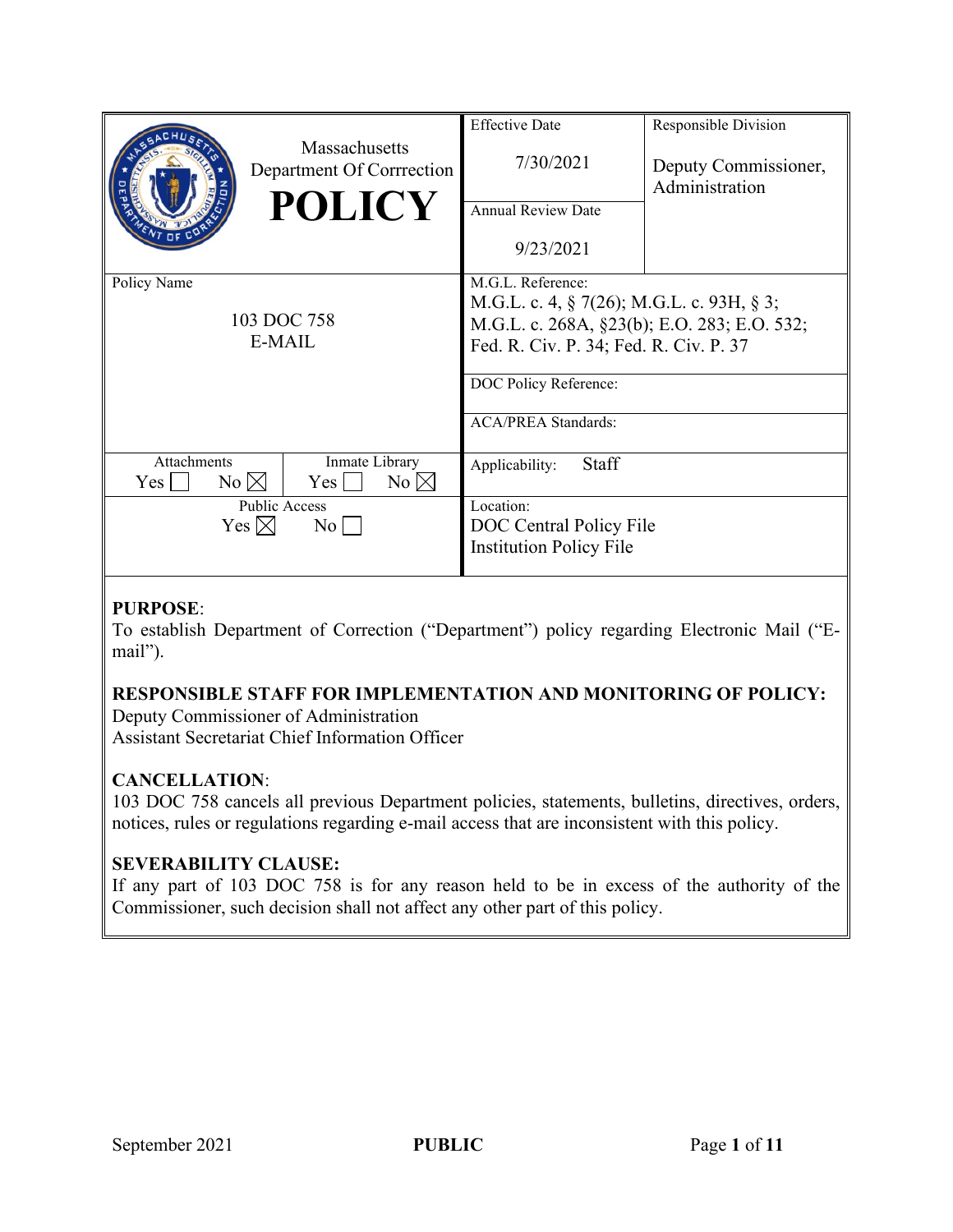# **TABLE OF CONTENTS**

| 758.01 | Definitions                                | 3              |
|--------|--------------------------------------------|----------------|
| 758.02 | <b>General Policy</b>                      | $\overline{4}$ |
| 758.03 | Approved E-mail Application                | 5              |
| 758.04 | Acceptable Users                           | 6              |
| 758.05 | <b>Prohibited Uses</b>                     | 6              |
| 758.06 | Training                                   | 7              |
| 758.07 | Annual Report                              | 7              |
| 758.08 | No Expectation of Privacy                  | 7              |
| 758.09 | E-mail Retention Guidelines and Procedures | 7              |
| 758.10 | <b>Review Date</b>                         | 11             |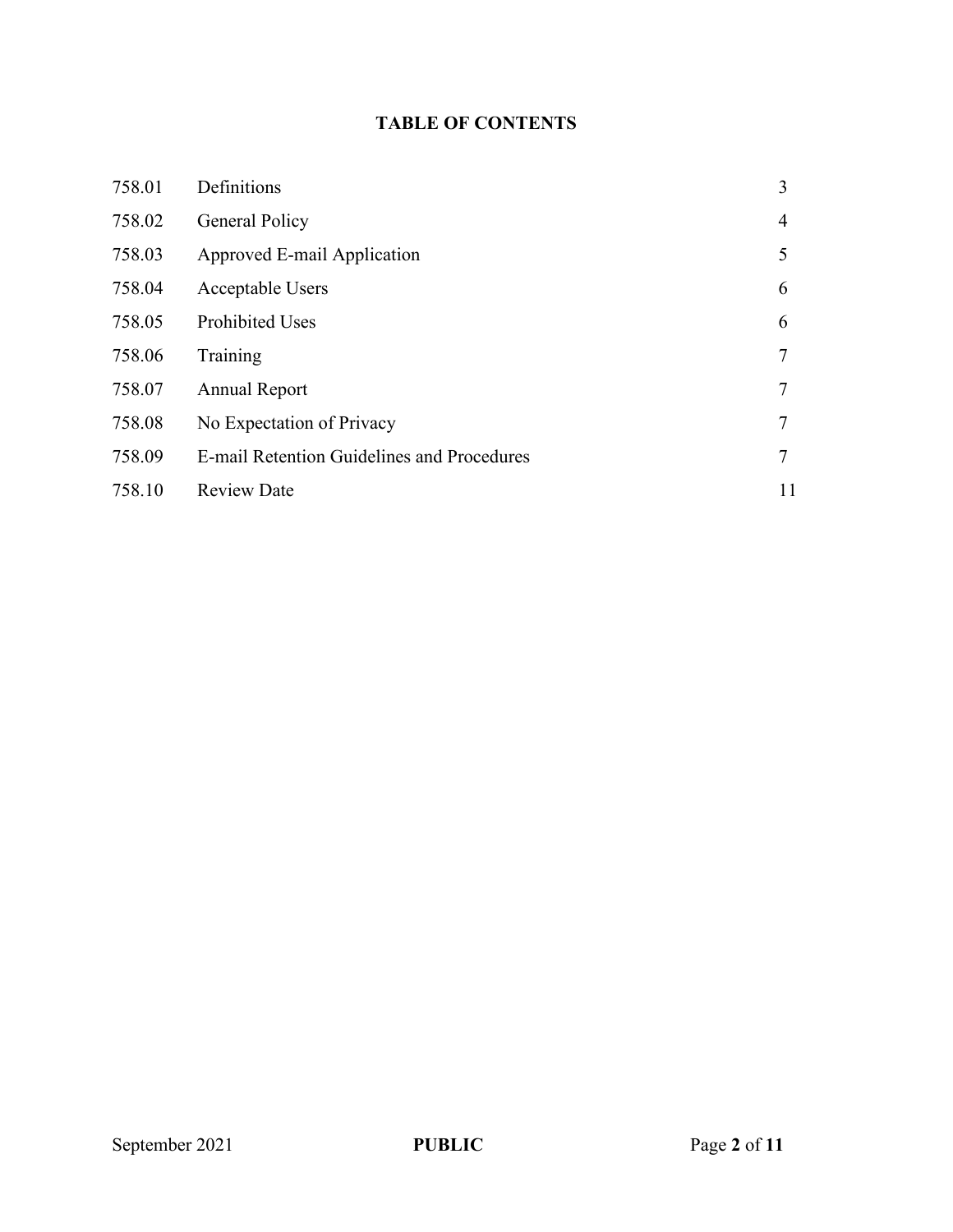### **758.01 Definitions**

Archive- To copy files to a long-term storage medium.

Assistant Secretariat Chief Information Officer ("ASCIO")- An employee of the Executive Office of Public Safety and Security ("EOPSS") who is the administrator of the Department of Correction's Office of Technology and Information Services("OTIS"), which provides Department employees with the technology to perform their duties efficiently, while maintaining the security and integrity of all technology systems.

Commonwealth of Massachusetts Information Technology Solution Management ("COMiT")- The web-based service request management tool used by all EOPSS employees to report Information Technology ("IT") issues and/or request IT services from the secretariat's Office of Technology and Information Services ("OTIS").

Electronic Mail ("E-Mail")- The transmission of messages electronically over communication networks. The messages can be entered from a keyboard or electronic files. Sent messages are stored in electronic mailboxes until the recipient retrieves them.

Encryption- The translation of data into a secret code.

MassMail - The current approved official collaboration/e-mail software in use by the Department.

Litigation Hold Letter- Written communication directing employee(s) to segregate and suspend the destruction of certain documents and data that are, or arguably may be, relevant to a threatened or pending litigation. A litigation hold prevents destruction, alteration, or mutilation of evidence and applies to both paper based documents and electronically stored information.

Metadata- Information included with e-mail, including, but not limited to: the mailing addresses, date/time stamp, routing instructions and transmission and receipt information.

Office of Technology and Information Services ("OTIS")- The Division that delivers technology throughout the Department of Correction. Its mission is to provide employees with the technology to perform their duties efficiently, while maintaining the security and integrity of all technology systems, hardware, software and related technology.

Records Conservation Board ("RCB"): Established pursuant to G.L. c. 30, § 42, the RCB is comprised of the State Librarian, Attorney General, State Comptroller, Commissioner of Administration, Supervisor of Public Records, and Chief of the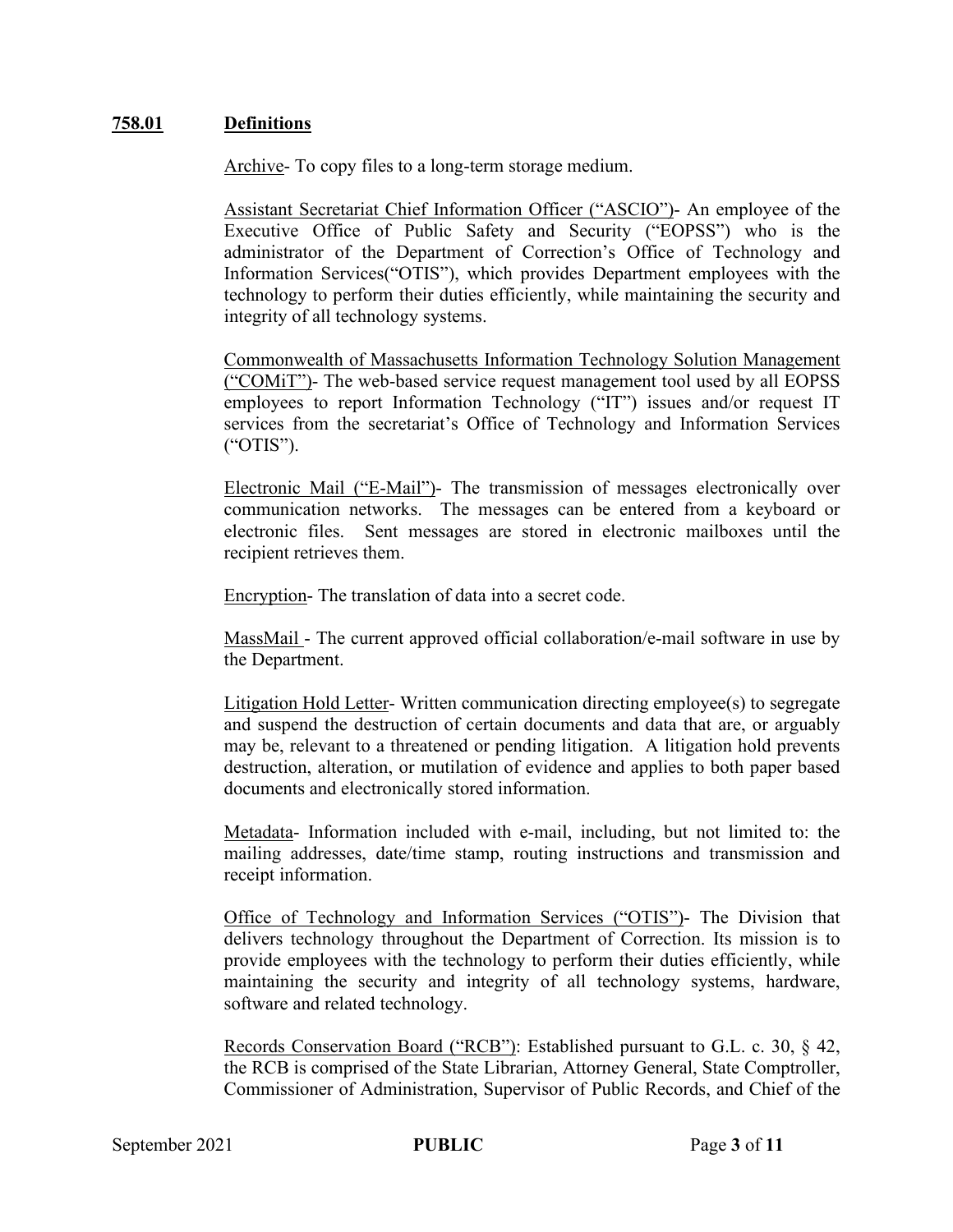Archives Division in the Department of State or their designees. The RCB is empowered to require all state agencies to identify the records maintained and to set standards for the management and preservation of such records and to establish schedules for the destruction or transfer of such records no longer needed for business.

Statewide Records Retention Schedule: A schedule for retention of state records produced pursuant to G.L. c. 4,  $\S7$ , cl.26; G.L.c.30,  $\S42$ ; and G.L.c.66,  $\S\S1$ ,8 and 9. This schedule, approved by the RCB, sets the retention periods for all executive branch records, including state records being managed by contracted service providers, regardless of form.

## **758.02 General Policy**

- 1. When using their state issued e-mail addresses, i.e., [\(Username@doc.state.ma.us\)](mailto:Username@doc.state.ma.us) or [\(first.last@state.ma.us\)](mailto:first.last@state.ma.us), users shall regard e-mail messages as the equivalent of letters sent on official letterhead. As such, users shall write all e-mail messages in a professional and courteous tone.
- 2. Although many users regard e-mail as being like a telephone in offering a quick, informal way to communicate, users should remember that e-mails can be stored, copied, printed, or forwarded by recipients. As such, users should not write anything in an e-mail message that they would not feel just as comfortable putting into a memorandum.
- 3. Subject to certain exceptions in the law, e-mail messages are considered public records, copies of which may be requested by any member of the public. Even deleted messages may still exist on back up tapes and be subject to disclosure.
- 4. The daily flow of e-mails represents an impact on network capacity. Email shall only be used to communicate official business to recipients. Employees who are the recipients of non-business related e-mail are required to discard them, and shall under no circumstances forward them to anyone. E-mail attachments that are received from an unknown party shall be considered suspicious and shall not be opened until the sender's identity can be confirmed, as many viruses are spread using e-mail.

The Internet offers a variety of electronic mailing lists. These massmailing lists come from servers managed by a wide range of organizations. To receive the mass-mailings one must subscribe to the list using their Internet e-mail address. Employees are not to subscribe to mailing lists if the content is not related to their job functions. Recreational examples would be "joke of the day", "horoscope", "trivia", "Daily Word", etc. Each of these mass-mailings use limited network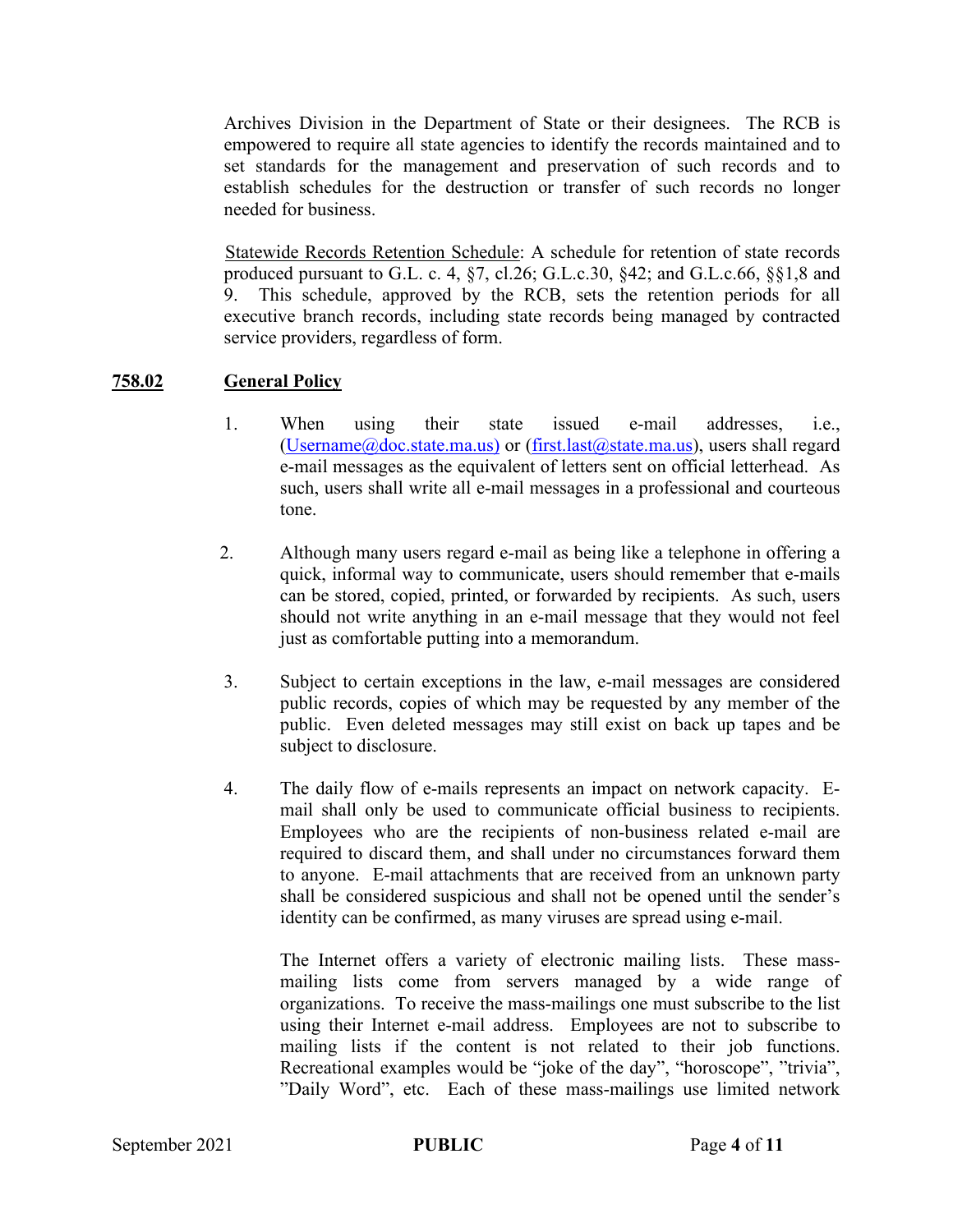capacity and storage capacity that should be used for other, business related purposes. Any employee wishing to subscribe to such lists, for business related purposes, must have prior approval, from their Superintendent/Division Head.

#### **758.03 Approved E-mail Application**

Massmail is currently the approved official collaboration/e-mail software in use by the Department. Department employees/contractors may use the network to access other e-mail services (America OnLine, Yahoo mail, Hotmail, etc) for business related purposes, with the approval of their Superintendent/Division Head. Using the network to access these services without prior approval is viewed as a violation of the established Rules and Regulations of the Department and disciplinary action, up to and including termination, may occur for documented violations.

1. Encryption

Encryption is the translation of data into a secret code. Encryption is the most effective way to achieve data security. To read an encrypted file, you must have access to a secret key or password that enables you to decrypt it.

The Department's e-mail application has its own built-in encryption because it is a closed proprietary system. When communication is opened to the Internet, proprietary encryption is lost for messages routed through the Internet to nonapproved systems. The automatic forwarding of a user's e-mail to an outside email account is prohibited unless specifically approved by the Superintendent/Division Head in collaboration with the EOPSS ASCIO. Nevertheless, the user needs to understand that once a mail message leaves the Department's mail server, there is no encryption protection on that message or attachment.

The forwarding of a user's e-mail shall have a pre-determined time period unless the forwarding goes through a secure server or site (i.e. Blackberries) and is approved by the ASCIO. If there is suspicion of a security breach, the ASCIO shall terminate the forwarding of e-mail and report it to the Superintendent/Division Head.

## 2. Public Groups

Public groups or distribution lists are available to e-mail users, however, approval is needed from the ASCIO. Requests shall be submitted via COMiT. Once approved, the responsibility of providing changes the group rests with the requester and not the OTIS. Requests shall be logged via COMiT.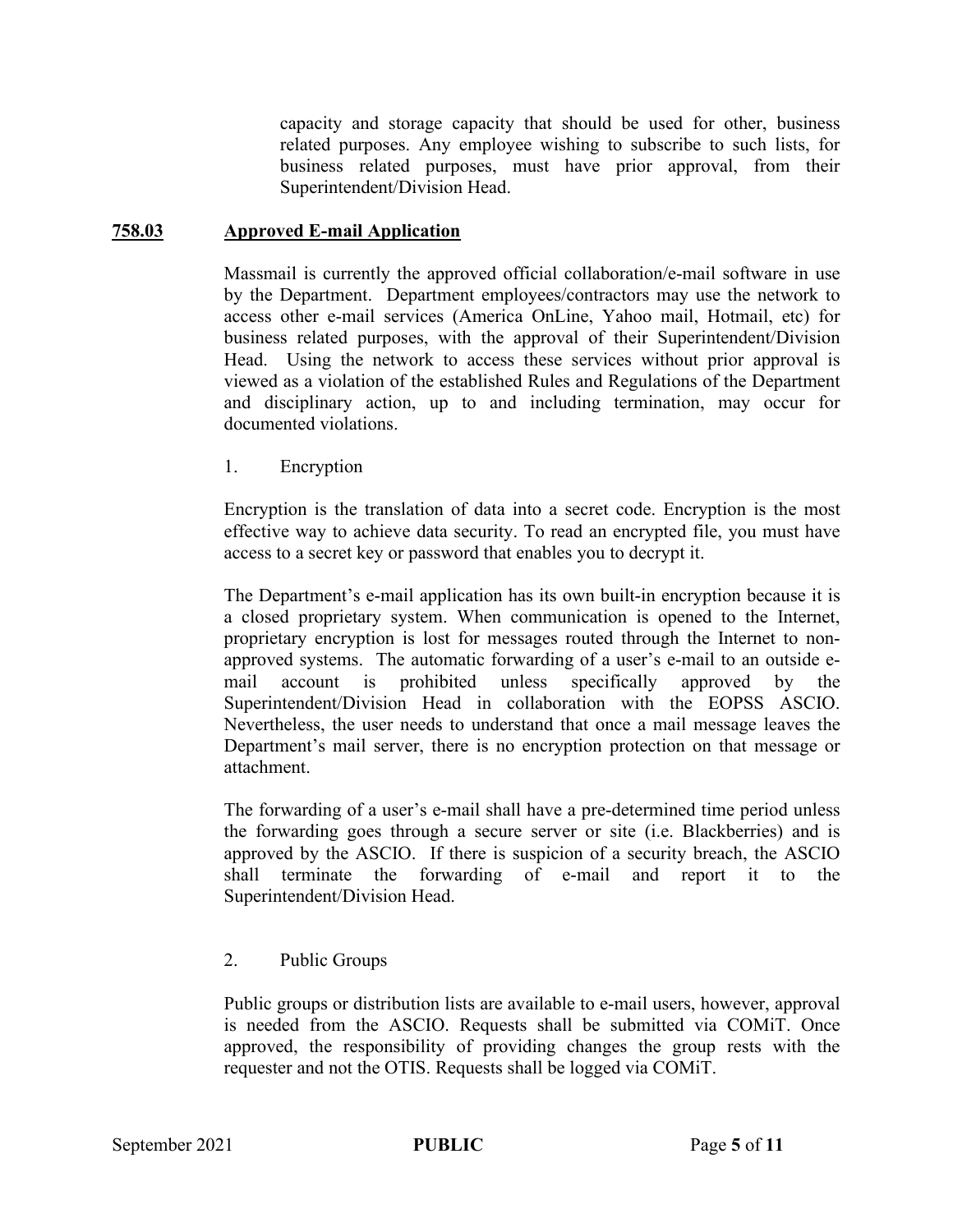#### 3. Mass-Mailings

OTIS shall send any mailings to all staff in the Department. Anyone wishing to send a message to everyone shall have prior approval from the ASCIO. The request shall be sent via COMiT.

### **758.04 Acceptable Uses**

The Department believes that e-mail empowers users and makes their jobs more fulfilling by allowing them to deliver better services at lower costs. As such, employees and contractors are encouraged to use e-mail fully in pursuit of the Department's goals and objectives.

Employees in the National Association of Government Employees' ("NAGE") Units 1, 3 and 6 are authorized to receive and read e-mail notices sent to them from NAGE. These e-mails may refer employees or provide a link to the NAGE website for additional information, or refer employees to other websites or sources of information.

This does not, however, confer the right to engage in union business during work time and with work computers.

#### **758.05 Prohibited Uses**

- 1. Unless such use is reasonably related to a user's job, it is unacceptable for any person to use e-mail:
	- in furtherance of any illegal act, including violation of any criminal or civil laws or regulations, whether state or federal;
	- for any political purposes;
	- for any commercial purposes;
	- to send threatening or harassing messages, whether sexual or otherwise;
	- to access or share sexually explicit, obscene, or otherwise inappropriate materials;
	- to infringe any intellectual property rights;
	- to gain, or attempt to gain, unauthorized access to any computer or network;
	- for any use that causes interference with or disruption of network users and resources, including propagation of computer viruses or other harmful programs;
	- to misrepresent either the agency or a person's role at the agency;
	- to distribute chain letters;
	- to access online chat sites;
	- to libel or otherwise defame any person(s).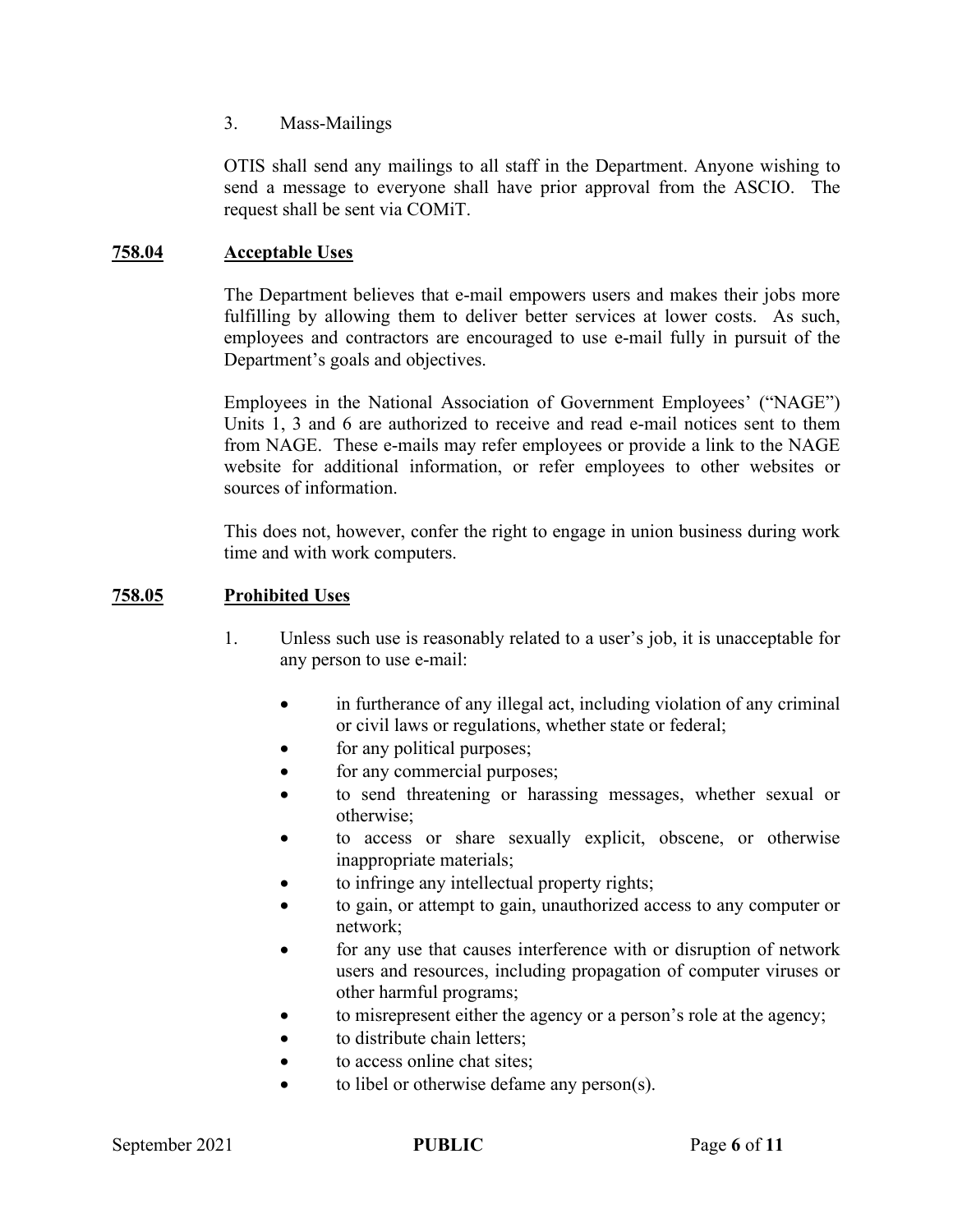2. Participation in any prohibited use is viewed as a violation of the established Rules and Regulations of the Department and is subject to disciplinary action, up to and including termination and/or referral to the District Attorney for documented violations.

#### **758.06 Training**

- 1. The Division of Staff Development shall offer training as needed to Department personnel in the use of approved e-mail software.
- 2. Each Superintendent, Division Head or Unit Director shall ensure that personnel under their supervision are properly trained in the use of the Department's approved e-mail software.

#### **758.07 Annual Report**

Annually, the Commissioner, Deputy Commissioners, Assistant Deputy Commissioners, General Counsel, Superintendents and Division Heads shall review the list of approved e-mail users under their respective accounts. This report, called "Account Reports", is available at any time via the Department's Intranet under Intranet Applications.

#### **758.08 No Expectation of Privacy**

The Department's approved e-mail application is the property of the Commonwealth of Massachusetts and is to be used in conformance with this policy. The Department retains and, when reasonable and in pursuit of legitimate needs for supervision, control, and the efficient and proper operation of the workplace, shall exercise the right to inspect any user's computer, and data contained in it, and any data sent or received by that computer. Users should be aware that system administrators, (both within the OTIS and the Commonwealth's Information Technology Division), routinely monitor network traffic in order to ensure proper network operations. Use of the approved e-mail software constitutes express consent for the Department to monitor and/or inspect data that users create or receive and any messages they send or receive.

#### **758.09 E-mail Retention Guidelines and Procedures:**

- 1. General Information
	- a. All e-mail records sent and received during the course of an employee's responsibilities may, depending on their content, be Public Records as defined by M.G.L. c. 4, §7, cl. 26, and shall not be deleted except in accordance with this policy. E-mails that are Public Records shall be saved by the custodian or keeper of that Public Record to a permanent electronic record system and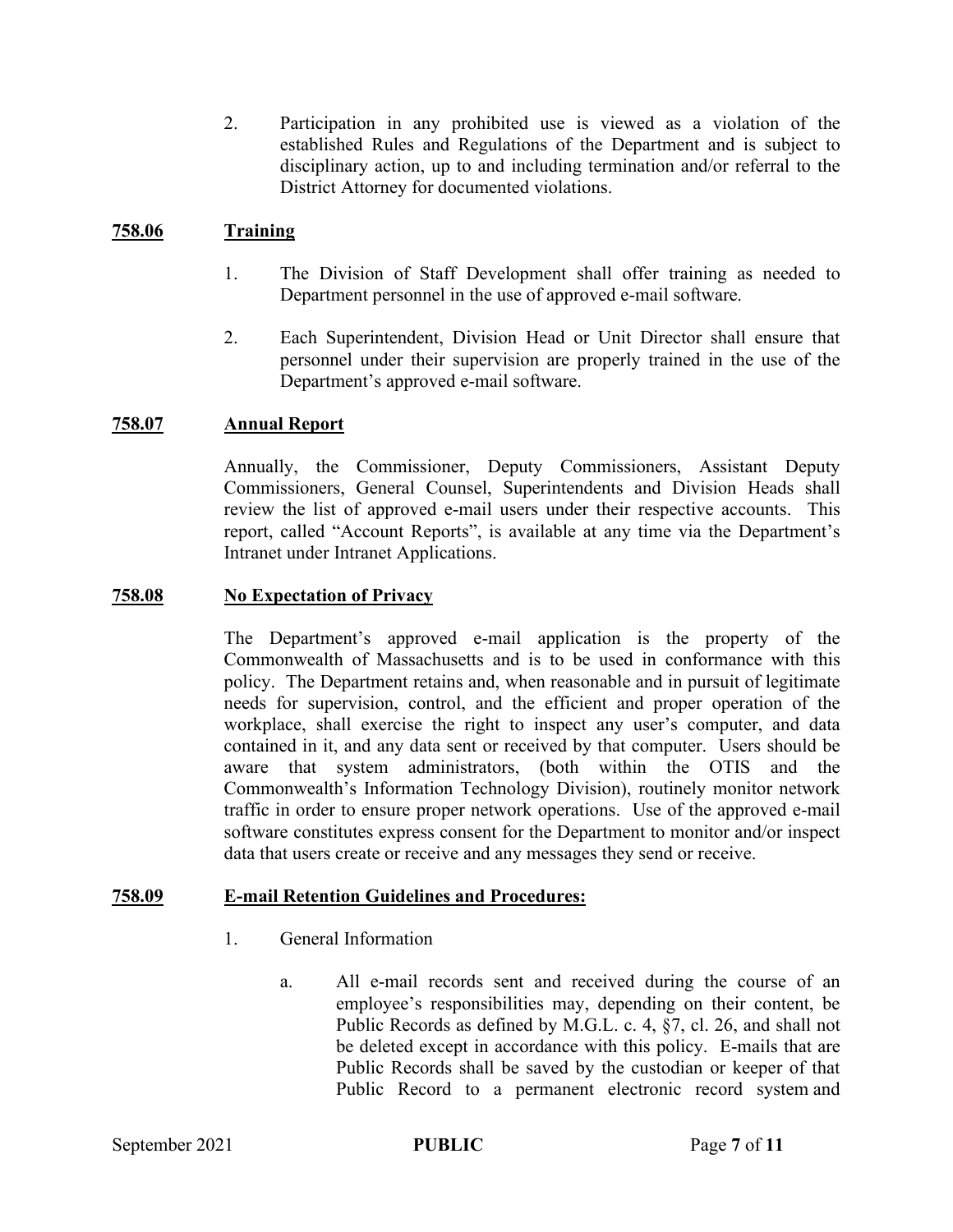preserved in accordance with the current Massachusetts Statewide Records Retention Schedule. The contextual or "envelope" information [metadata] included with an e-mail, which contains the mailing address, date/time stamp, routing instructions and transmission and receipt of information, constitutes part of the email and shall be retained as part of any printed or electronically stored version of the e-mail. It is the content of the e-mail and not the type of media on which it is stored that determines how long it must be retained.

- b. The custodian or keeper of an e-mail shall preserve that e-mail, unless the e-mail is not required to be preserved under the retention schedule. You are the custodian or keeper of: (a) all business emails you send, and (b) business e-mails you receive if you are one of the primary recipients of the e-mail or you are the only one receiving it within your agency. You are not the custodian or keeper of an e-mail if you are simply copied on the e-mail sent to another employee of the Department, and, as such, you are not generally required to retain the e-mail. Exceptions may exist in connection with litigation or other legal disputes. You should comply with any instructions you receive from the Department's Legal Division or the Attorney General's Office to retain records, even if you are not the custodian or keeper of the e-mail under this policy.
- 2. Requirements Applicable to Retention of Email Records
	- a. Dependent upon their "content," e-mail records are subject to the same records management principles as all other records of the Department. The Secretary of the Commonwealth and the RCB identify e-mail as a transitory messaging system and not as a primary record keeping system; however, e-mails with business "content" that pertain to Department operations must be retained as Public Records. Records retention standards issued by the Supervisor of Public Records and the RCB must be implemented for e-mail as well as for analogous paper records. Once the "content" or subject matter of a message is determined, the custodian of the e-mail must consult the current Massachusetts Statewide Records Retention Schedule to determine how long the record must be preserved. Prior to destroying records or transferring them to the State Records Center or State Archives, the records custodian shall submit Form RCB-2, Application for Destruction Permission, to the Superintendent/Division Head for review and approval. Once approved, the Form RCB-2 shall then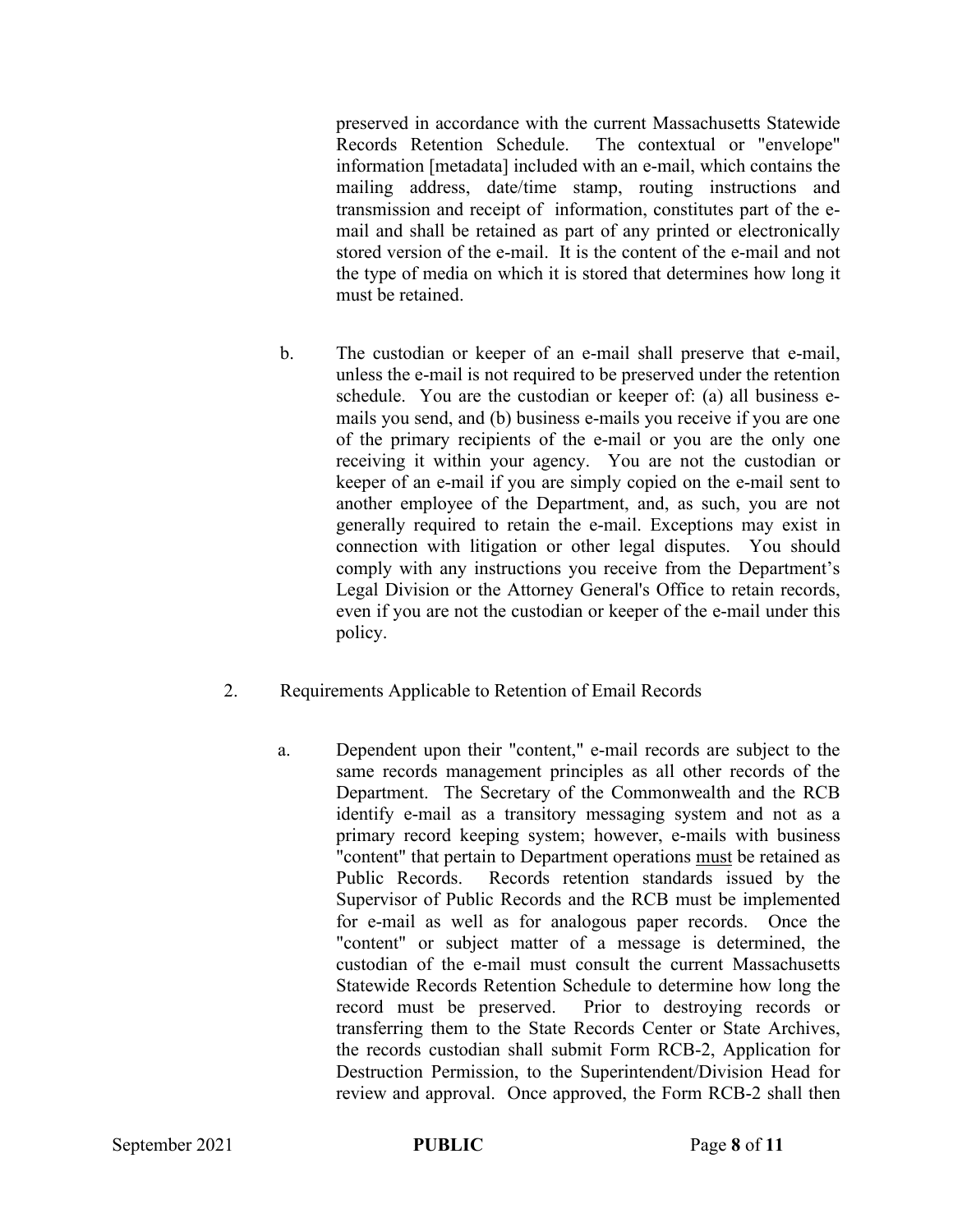be sent to the RCB to obtain permission for the destruction of the records. No records may be disposed of without the approval of the RCB.

- b. If an e-mail is sent or received during the course of an employee's responsibilities and pertains to the business of his/her office, it is likely to be a "Public Record," and therefore shall be retained in accordance with the current Massachusetts Statewide Records Retention Schedule. The Department's Legal Division should be consulted with any questions regarding the Public Records law.
- c. Approval from the RCB is required before any "Public Records" (including e-mail "Public Records") may be destroyed. There are, however, some categories of e-mails that do not have to be retained under the current Massachusetts Statewide Records Retention Schedule after their administrative use has ceased, and, if properly deleted, do not need to be produced as public records or in response to a discovery request. Some of the types of e-mails that ordinarily do not need to be retained and can be deleted from your e-mail are:
	- Program transitory correspondence encountered in the daily administration of the unit and its programs, including acknowledgments, courtesy correspondence, declined invitations, meeting announcements, scheduling changes.
	- Documents scheduling meetings, travel, appointments and events, including calendars and related lists and postings unless they relate to activities of executives or persons in policymaking positions. The person responsible for arranging a workrelated event or creating a policy should preserve the documents related to those actions.
	- Out-of-office replies
	- Thank you messages
	- Communications regarding routine office policies and procedures, such as handling mail, opening hours, storm coverage
	- Duplicate messages/attachments
	- Junk mail or spam
	- Published reference materials collected from sources outside the agency
	- Replies to routine questions and information requests for example, address and hours open, requests for forms
	- Incoming listserv messages
	- Media advisories, news and press releases and web announcements sent for informational purposes unless you were involved in the drafting or review of these documents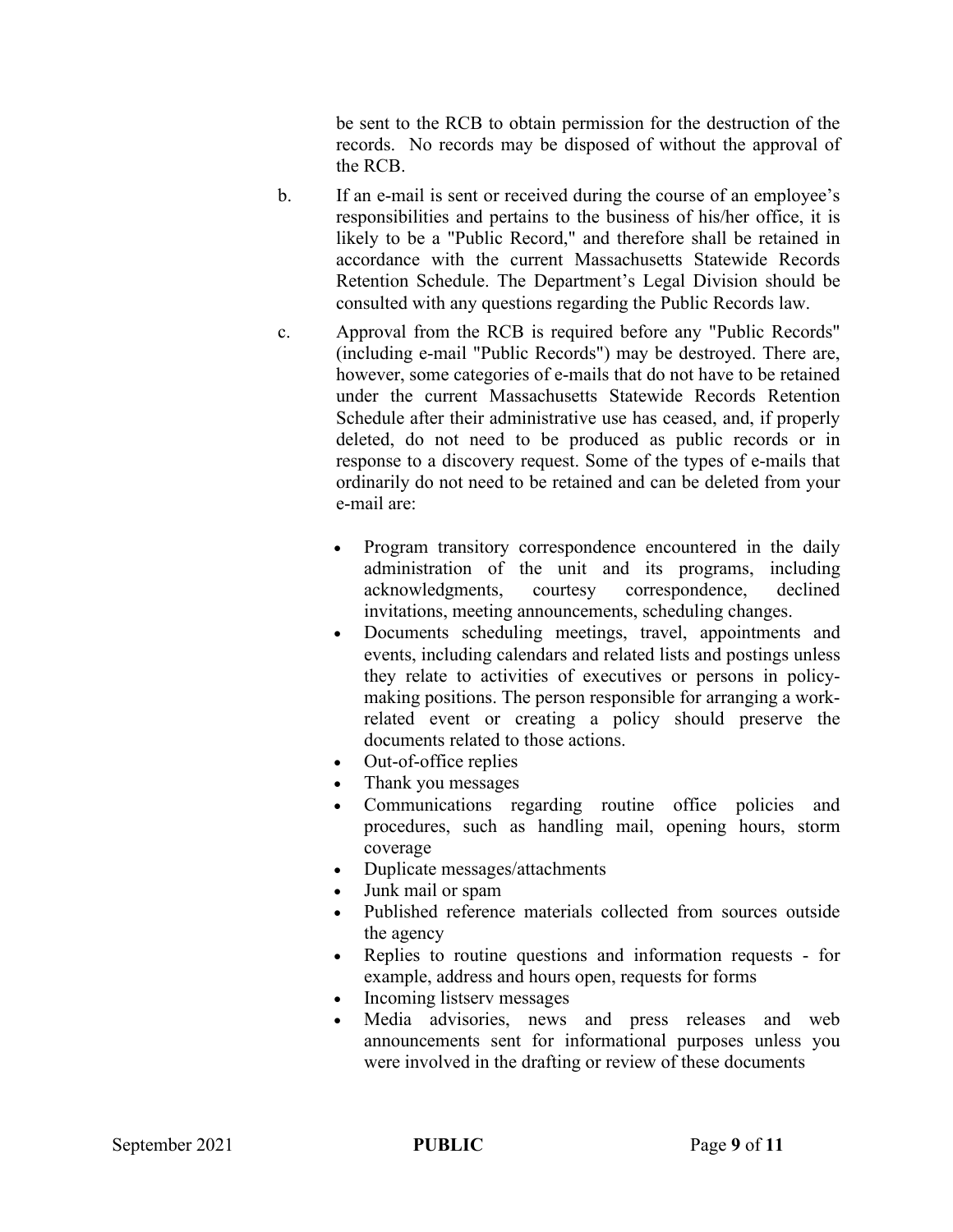- E-mails sent to another employee within the Department, with a copy sent to you as long as you are not the custodian or keeper of that e-mail as described above.
- Reports, meeting minutes and publications that are distributed to you for your convenience as a member of a group or committee and are not needed to support other files. If the group has a secretary or record keeper maintaining copies, you do not need to keep an additional copy.

For all other e-mails pertaining to Department business and operations not on this list, check with the Department's Legal Division or consult the current Massachusetts Statewide Records Retention Schedule prior to destruction. Department employees are encouraged to become familiar with the retention requirements that apply to their particular responsibilities. The schedule is arranged by subject matter and will tell you how long the e-mail should be kept, based on its content. If the schedule provides that the record may be destroyed "after administrative use ceases," the record may be deleted after that time. If the schedule requires a specific number of years for retention, the record cannot be destroyed until that time has elapsed and a written request is submitted to and approved by the RCB.

Proper records management and maintenance, including e-mail management and maintenance, is an individual responsibility. Users of the Department's e-mail system should contact their supervisor if they have questions or concerns regarding proper records maintenance.

3. Retention for Litigation Purposes

Upon receipt of a litigation hold letter placing a Department employee on notice that litigation is or may be forthcoming, the employee shall comply with the terms of such letter and shall:

- Suspend the deletion, overwriting or any other destruction of email and/or other electronic records and/or paper records relevant to the subject matter of said litigation, even if in the normal course of operations said records could be destroyed or deleted pursuant to the Massachusetts Statewide Records Retention Schedule. The records subject to the requirement herein cover all electronic information wherever it is stored, including at the employee's work station, on a laptop, or on a home computer if utilized for work. Such records include all forms of electronic communication (e.g. e-mail, word processing, calendars, voice messages, videos, photographs, and information in personal data assistants (PDAs)).
- Information must be preserved in its original electronic form, so that all information contained within it, whether visible or